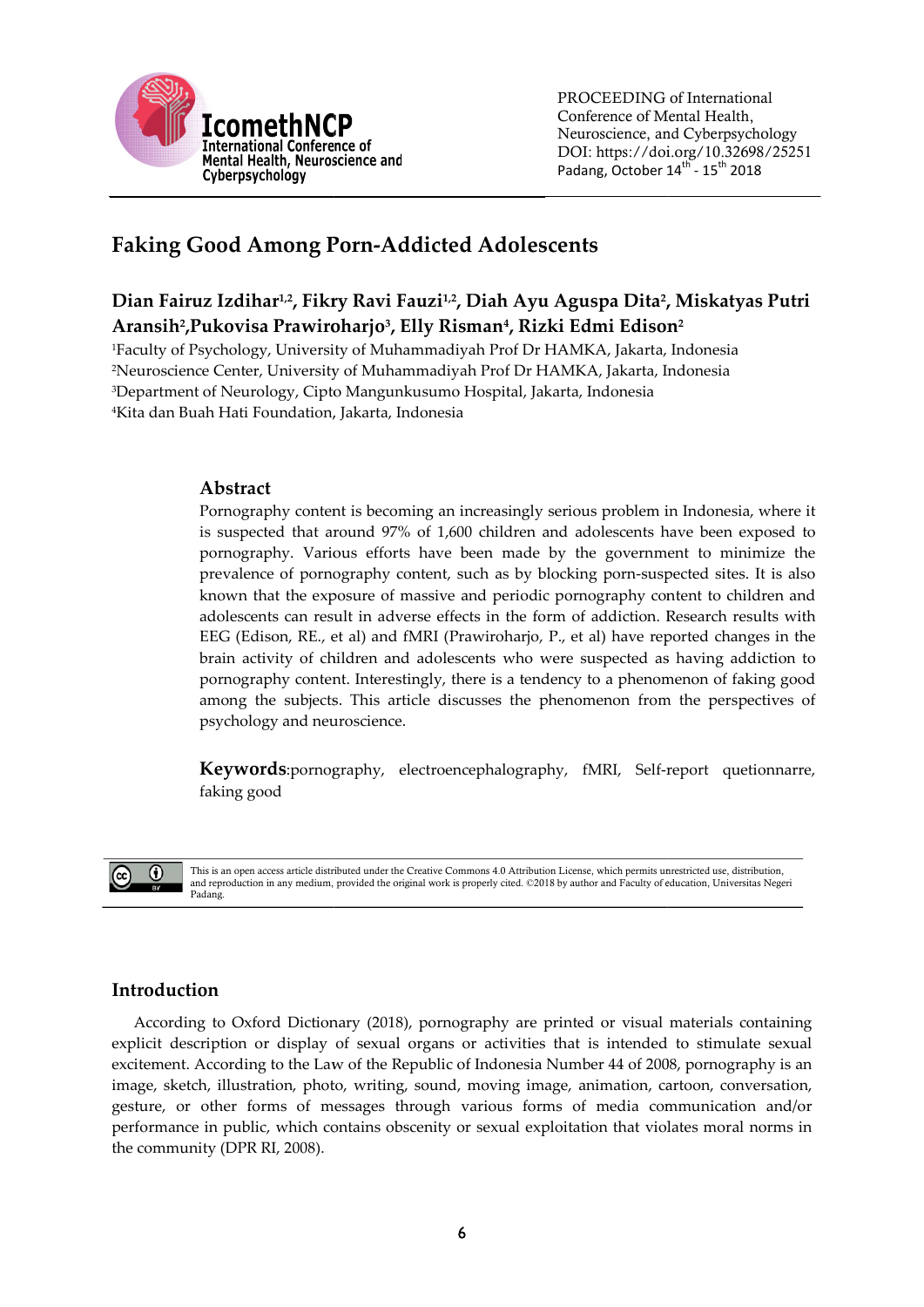Indonesia is now facing an emergency state of pornography exposure in children and adolescents (Kemenko PMK, 2018) which is caused by pornographic content that is very easy to access via the Internet and social media.About 97% of 1,600 children have been exposed to pornographic content (Suryowati, 2018). In addition, around 25,000 teenagers have accessed pornographic content every day through social media access or cellphone (Frannoto, 2016).

Various efforts have been made by the government to minimize the spread of pornographic content, such as by blocking various sites. At least around 27,000 sites in 2017 have been blocked (Ferrissa, 2017) because they are considered to have content that violates the Information and Electronic Transaction Act (ITE) in Indonesia.Blocking of pornsites still continues and will not be stopped (Kominfo, 2018). Nevertheless, it is still easy for children and teenagers to access pornographic content either intentionally or not through social media or cellphones.

Exposure to pornographic content that occurs continuously in children and adolescents has a negative impact in the form of addiction behavior. Using electroencephalography (EEG) Edison et al (2018) has shown that there is a change in brain wave activity in the frontal lobes in children who experience pornography addiction compared to the non addict ones. Furthermore, Prawiroharjo et al (2018) have shown a decrease of the brain volume in children who experience pornography addiction compared to non addict children using functional magnetic resonance imaging (fMRI).

In addition to using instruments such as EEG and fMRI, psychologists also examine participants using self-report questionnaire an instrument used in a study which is completed by the participants and an interview to find out whether or not someone has experienced pornography addiction. Uniquely, the results of self-report questionnaire showed that some participants did not experience pornography addiction, while the EEG results and interviews suggested that the participants experience pornography addiction. There is a tendency for someone to answer the questions towards a better one which is known as faking good (Anastasia & Urbina, 2007).

Therefore, this article will discuss further about the existence of faking good in children and adolescents with pornography addiction.

#### Faking Good

Faking is the tendency of participants to choose responses that are not in accordance with their characteristics or deliberately change the response to adjust themselves to a particular group (Setiawati, 2012). In addition, according to Paulhus (2002), participants usually pretend to be good in responding to an instruction so that they will be considered as "good people" (Pauls & Crost, 2004). Faking good can occur due to someone's desire to get a good assessment so they will choose a good answer, even though the answer does not reflect them. Conscious effort to manipulate responses to personality attributes to make a positive impression (Zickar & Robie, 1999).

Faking can be divided into two forms, namely faking good and faking bad. In faking good, participants give good responses that are appropriate to a particular group or community.In contrast, in faking bad, the response given by participants is a bad response (Setiawati, 2012) but still wants results that agree with community norms. According to Anastasi and Urbina (2007), when filling out the scale filled by the participants themselves, participants have a tendency to answer towards a better answer (faking good). This tendency arises with reasons to protect oneself, avoid criticism, social conformity, and the desire to be socially accepted. For example, Fals-Stewart (1995) reported that there was a tendency for faking good in participants who used addictive substances (drug abuse) to avoid addiction detection (Lenny & Dear, 2015). In our case, pornographic content is still a sensitive issue so that it is avoided by children and adolescents.

In other words, faking good can be defined as a bias response where participants manipulate answers by changing their answers to create a positive impression (Van Hooft & Born, 2012). This also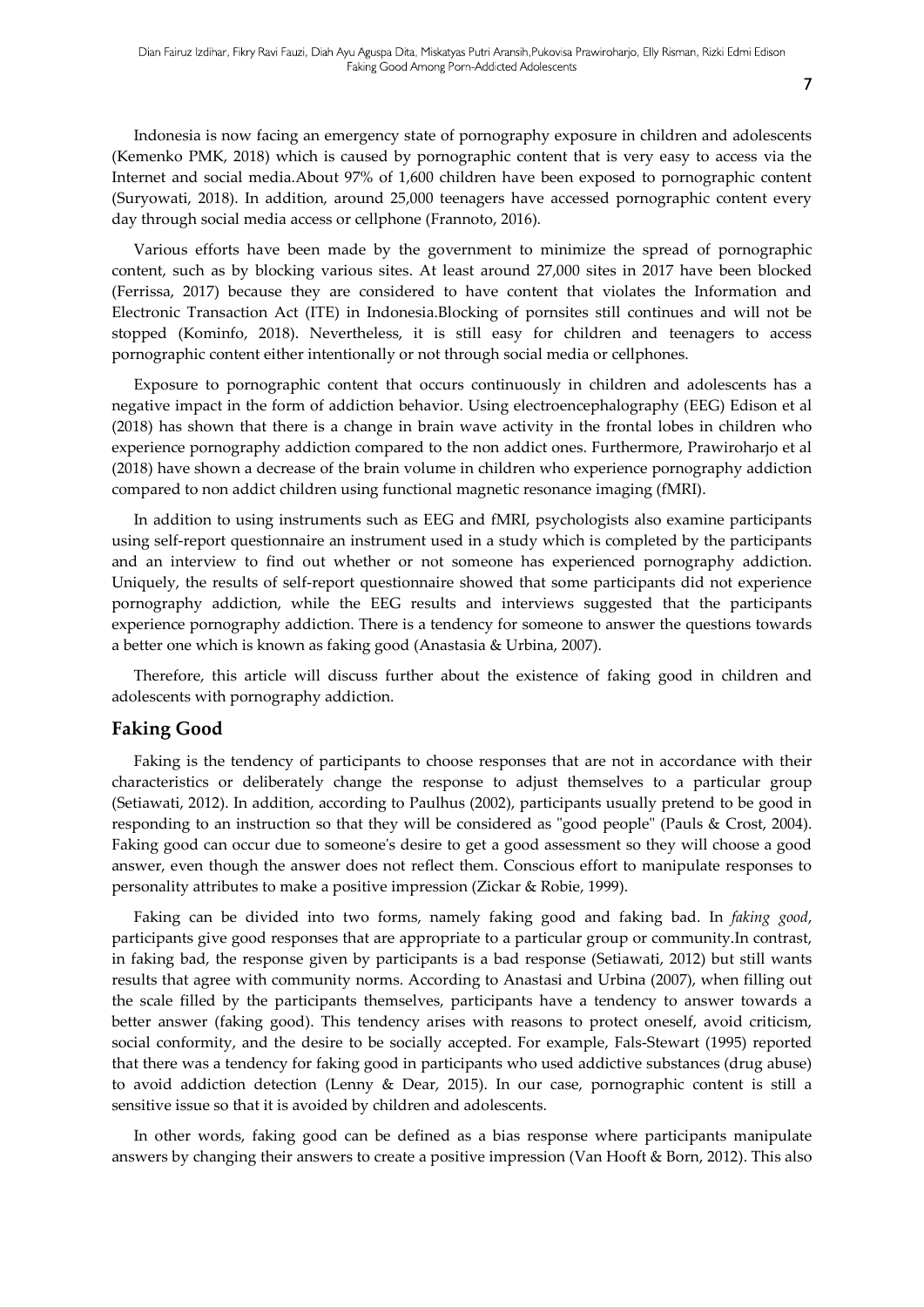happens because the results obtained from participants are not in the real situation. This inaccurate situation makes the research results inaccurate.

#### Social Desirability (SD)

Faking good is an effect that arises from secondary variables that are not monitored and controlled by participants. In our case, the secondary variable is a social desirability or the efforts of the participants to show a good response in accordance with the norms of society (Febrinabilah, 2016). Social desirability is the answer or individual response to the questions posed to him, where participants equalizse their responses to community characteristics (enhance some social characteristics) and avoid the characteristics that are not expected by the public (minimize the presence of some socially undesirable characteristics) (Widhiarso, 2010). In other words, social desirability is an attempt to equalize this response in order to remain good and hide bad things.

In the case of pornography, it becomes a sensitive and negative issue in the community. The children and adolescents are most likely tend to not acknowledging their involvement in viewing pornographic content because these behaviors are not in accordance with the characteristics and assumptions that are good in the community (Mahananti, 2009).

A research by Wiliam and Bernard (1974), conducted on participants who were heroin addicts, showed that there was a high social desirability in the group given stress stimuli, rewards and volunteers. The results indicated the existence of faking good in which they try to respond in accordance with the norms of the community normally.

Paulhus (1984) distinguishes Social Desirability (SD) into two types, namely impression management and self-deception (Widhiarso, 2010).

#### Impression Management

Impression management describes a representation of participants to increase the attractiveness of others (Widhiarso, 2010). Impression management is a part of social desirability that results in faking good behavior (Lastina & Abidin, 2013) Where someone will show it intentionally and consciously (Ferrow et al., 2015). Tedeschi, Schlenker, and Bonama (1971) stated that behavior change is an application of impression management function. In this case, someone wants to look consistent and show an attitude to create a good impression (Gaes, Kalle & Tedeschi, 1978).

For example, research conducted by Tom et al (2015) found results that the process of deceiving oneself and others is an indication of a person's tendency to pretend to be good (Faking Good) or faking bad. Impression management and self-deception in social desirability are different cognitive processes but cannot be separated.

#### Self-Deception

Different from self-deception. Self-deception can be interpreted as lie to yourself. Self-deception is lie to yourself that can also function to deceive others, can occur because of the refusal of problems, self-esteem, egocentric and repulsion and creation of desired situations (Trivers, 2002). In this case, self-deception can be a form of individual self-defense when facing stressful situations (Widhiarso, 2010) and can be biased (Trivers, 2002). Usually, self-deception will be shown unconsciously in dangerous situations (Ferrow, et al, 2015).

In the case of pornography addiction, a person who faces a threatening situation as he is being asked questions about pornographic content will deceive by saying no unconsciously. In other cases, someone who drinks alcohol thinks that the drink is good, or a mother believes her child is a good child, even though a criminal. According to Trivers' hypothesis, there are indications of self-deception ability that is raised, it evolves to deceive others (Ferrow, et al, 2015).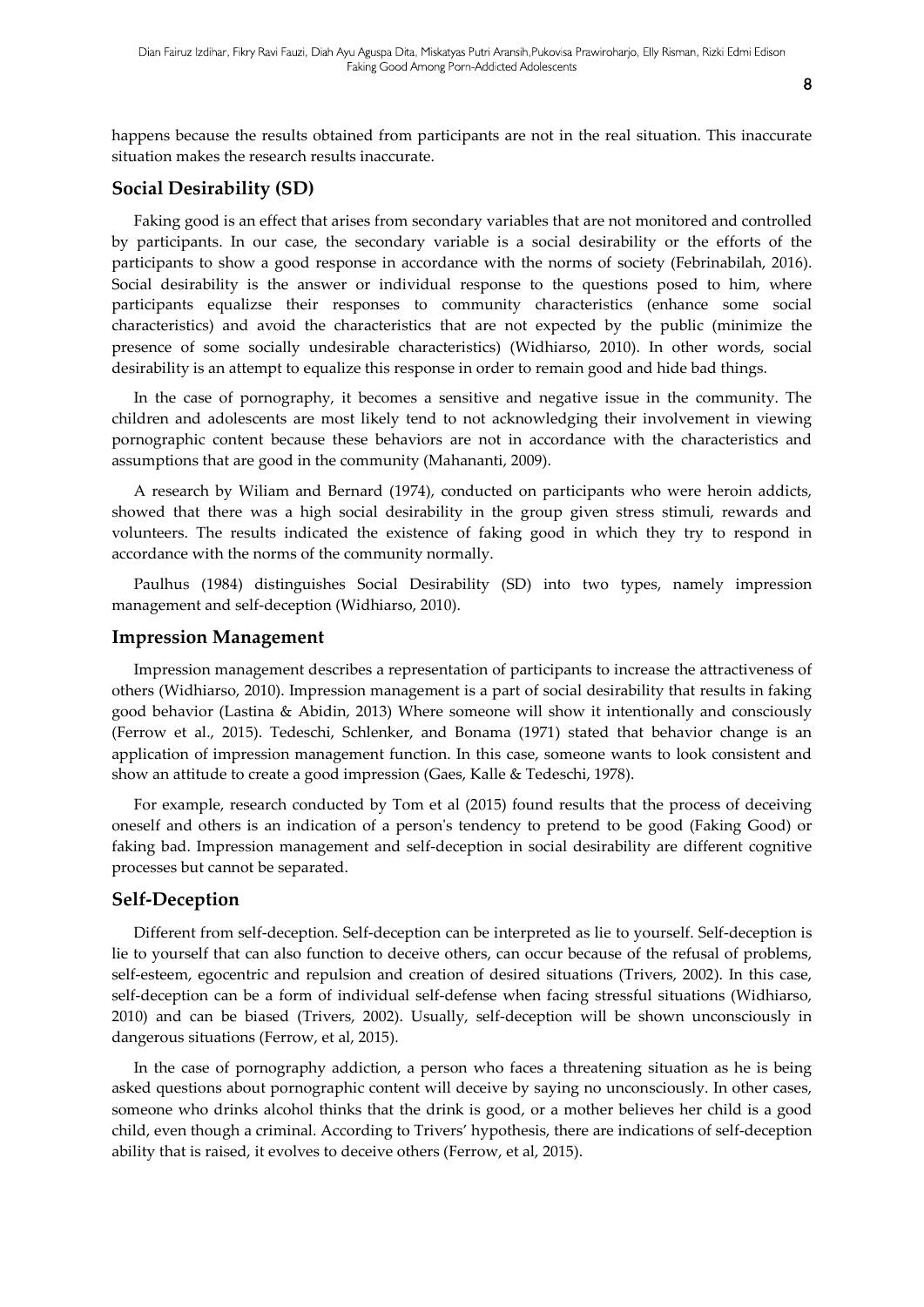### Conclusion

Faking good is a phenomenon that is found as a form of self-protection from criticism and desire to be recognized in the social sphere. Faking good arises due to lack of control on secondary variables. In this case, the secondary variable is social desirability. Therefore, participants will tend to answer questions towards better things in order to get a good assessment as well as an effort to equalize the response to community norms and characteristics which can lead to bias. So, it is very important to monitor or control secondary variables from participants who can indicate bias.

In addition, from the results found in identifying participants, other tools can be used to reinforce data objectivity such as neuroimaging tools (electroencephalography, fMRI, etc)

#### References

- Abidin, Zaenal, Fiona Fisabillia Lastina. 2013. Hubungan Antara Dukungan Sosial dengan Kecemasan Menghadapi Ujian Nasional pada Siswa SMA Negeri 2 Kota Magelang. Semarang. University of Diponegoro
- Anastasi, A & Urbina. (2007). Tes Psikologi:Terjemahan. Jakarta: PT Indeks
- Blocking sites, access on https://kominfo.go.id/content/detail/1649/kemenkominfo-pemblokiran-situsporno-tak-akan-dihentikan/0/sorotan\_media at 10 October 13, 2018
- Capel, William C., Bernard Caffrey. 1974. Faking Good as a Problem in Comparative Studies of Heroin Addicts. Clemson University
- Farrow, Tom F. D, Jenny Burgess, Iain D. Wilkinson, Michael D. Hunter. 2015. Neural Correaltes of Selfdeception and Impression-management. University of Sheffield
- Febrinabilah, Rizki. 2016. Hubungan antara Self Compassion dengan Resiliensi pada Mantan Pecandu Narkoba Dewasa Awal. Jakarta. University of Yarsi
- Griffin, Barbara, Ian G Wilson. 2012. Faking Good: Self-enhancement in Medical School Applicants. Medical Education.
- Mahanani, Tri. 2009. Pengaruh Partisipasi Anggaran Terhadap Kinerja Manajerial dengan Self Efficacy, Social Desirability, dan Organizational Commitment sebagai Variabel Intervening. Surakarta. University of Sebelas Maret
- Pauls, Cornelia A., Nicolas W. Crost. 2004. Effectsof Faking on Self-deception and Impression Management Scales. Germany. University of Marburg.
- Pornography, access on https://nasional.tempo.co/read/768513/menteri-yohana-25-ribu-remaja-aksespornografi-tiap-hari at 10 October 13, 2018

Pornography Definition, access on https://id.oxforddictionaries.com/ at 10 October 13, 2018

- Pornography Emergency, access on https://www.kemenkopmk.go.id/artikel/darurat-pornografikemenko-pmk-perkuat-koordinasi-pencegahan at 10 October 13, 2018
- Setiawati, Farida Agus. 2012. Paired Comparison sebagai Sebuah Model Instrument untuk Menggali Karakteristik Nonkognitif Siswa. Yogyakarta state University
- Survey KPPPA, access on https://www.jawapos.com/nasional/humaniora/17/03/2018/mengejutkansurvei-kpppa-sebut-97-persen-anak-sd-terpapar-pornografi at 10 October 13, 2018